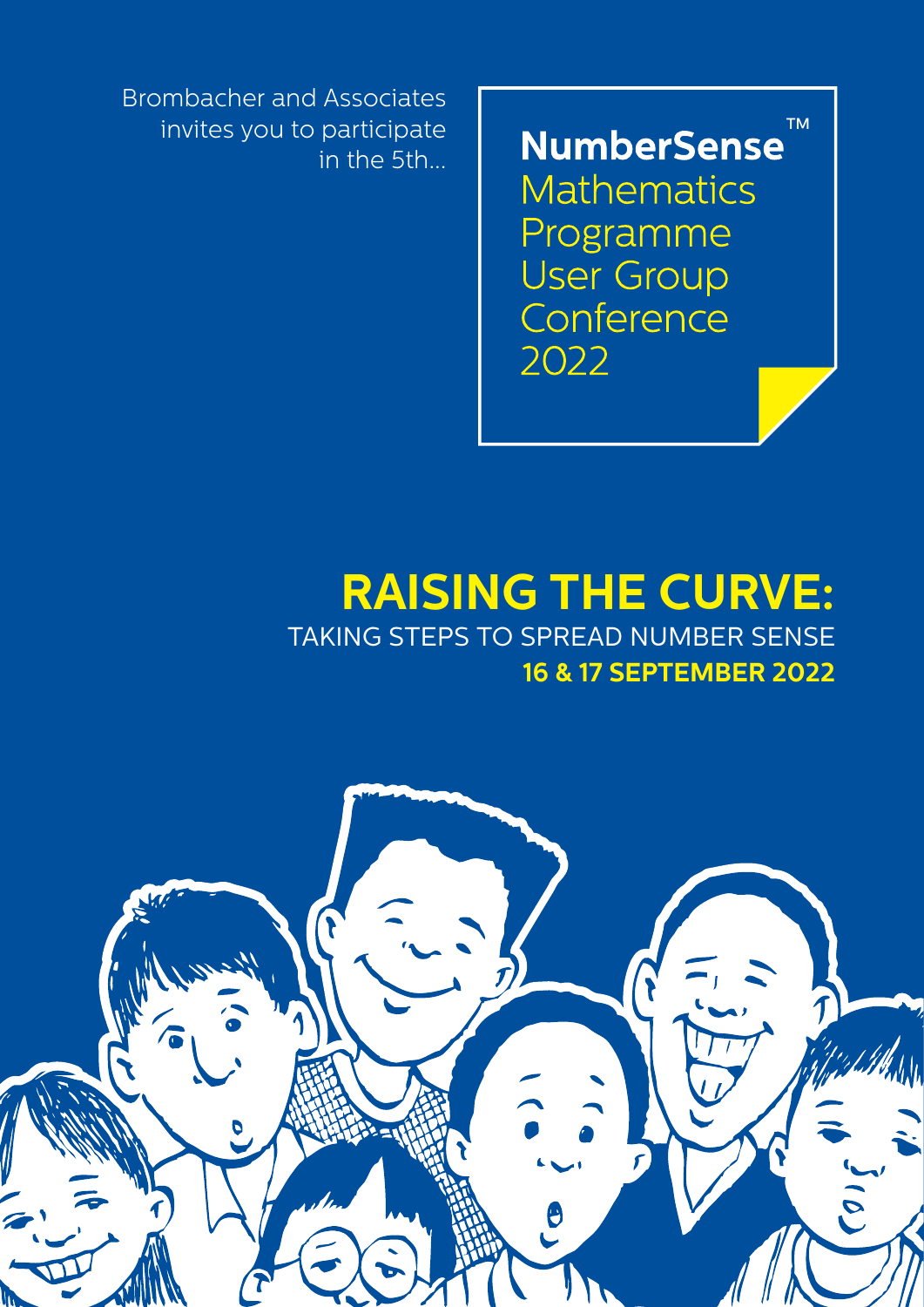### **CONFERENCE PROGRAMMENT CONFERENCE**

The NumberSense Mathematics Programme provides an innovative approach to teaching mathematics in the early years. The programme provides comprehensive curriculum coverage. Popular in classrooms, the programme has been adopted by a wide-range of teachers and schools across the country, as well as a variety of organisations that incorporate the programme materials into their social responsibility outreach activities. The 2022 NumberSense Mathematics Programme User Group Conference will be a gathering of NumberSense Programme users (teachers, parents and others) sharing experiences, networking and learning about product developments. The conference, hosted in an inspiring setting, will support users to maximise the potential of the NumberSense Mathematics Programme in their work.

### DATE & VENUE

16 and 17 September 2022 The Avenue, V&A Waterfront, Cape Town

#### EARLY REGISTRATION

R 2 900 available until 18 July 2022.

#### NORMAL REGISTRATION

R 3 250 available until 15 August 2022.

### LATE REGISTRATION

R 3 900 until 12 September 2022.

Note: To unlock the full potential of the User Group Conference, only a limited number of participants will be accepted. Please take advantage of the early registration rate to secure your place (see registration details on the next page). Register online, or download the registration form from *https://www.numbersense.co.za/events/ conferences/*

#### REGISTRATION FEE INCLUDES

- Full conference package.
- Meals and beverages at the venue.
- Pre-conference workshop on the morning of Friday 16 September 2022, before the official conference opening.
- Attendance of the networking afternoon/evening on Friday, 16 September 2022. The evening includes a light dinner, cocktails and entertainment.
- Parking at the venue.

#### REGISTRATION FEE EXCLUDES

- Travel to and from the conference.
- Accommodation: Special rates have been negotiated with The Cape Town Lodge www.capetownlodge.co.za (details below). Alternatively, Cape Town is not short on accommodation options and you are free to make your own arrangements or book into alternative establishments.
- Local transport and parking (Portswood garage parking is covered).

#### CAPE TOWN LODGE HOTEL

Where: 101 Buitengracht St, Cape Town City Centre, Cape Town, 8001

Contact: Warren Gnesin

#### Rates:

Superior Room (Single Occupancy) R1 070 per room per night Superior Room (Double/Twin Occupancy) R1 220 per room per night (Rates include buffet breakfast, wi-fi & all taxes.)

#### Booking:

Bookings must be made via email only please: warren@capetownlodge.co.za. Delegates need to state that they are attending the NumberSense Conference. Please make your booking before 1 August 2022 to benefit from these rates.

#### Airport Shuttle:

R325 for  $1 - 4$  people (Each additional person is charged R40 and the max amount of people is 7).

#### Aquarium Shuttle:

R80 for 1 – 4 people (Each additional person is charged R10 and the max amount of people is 7).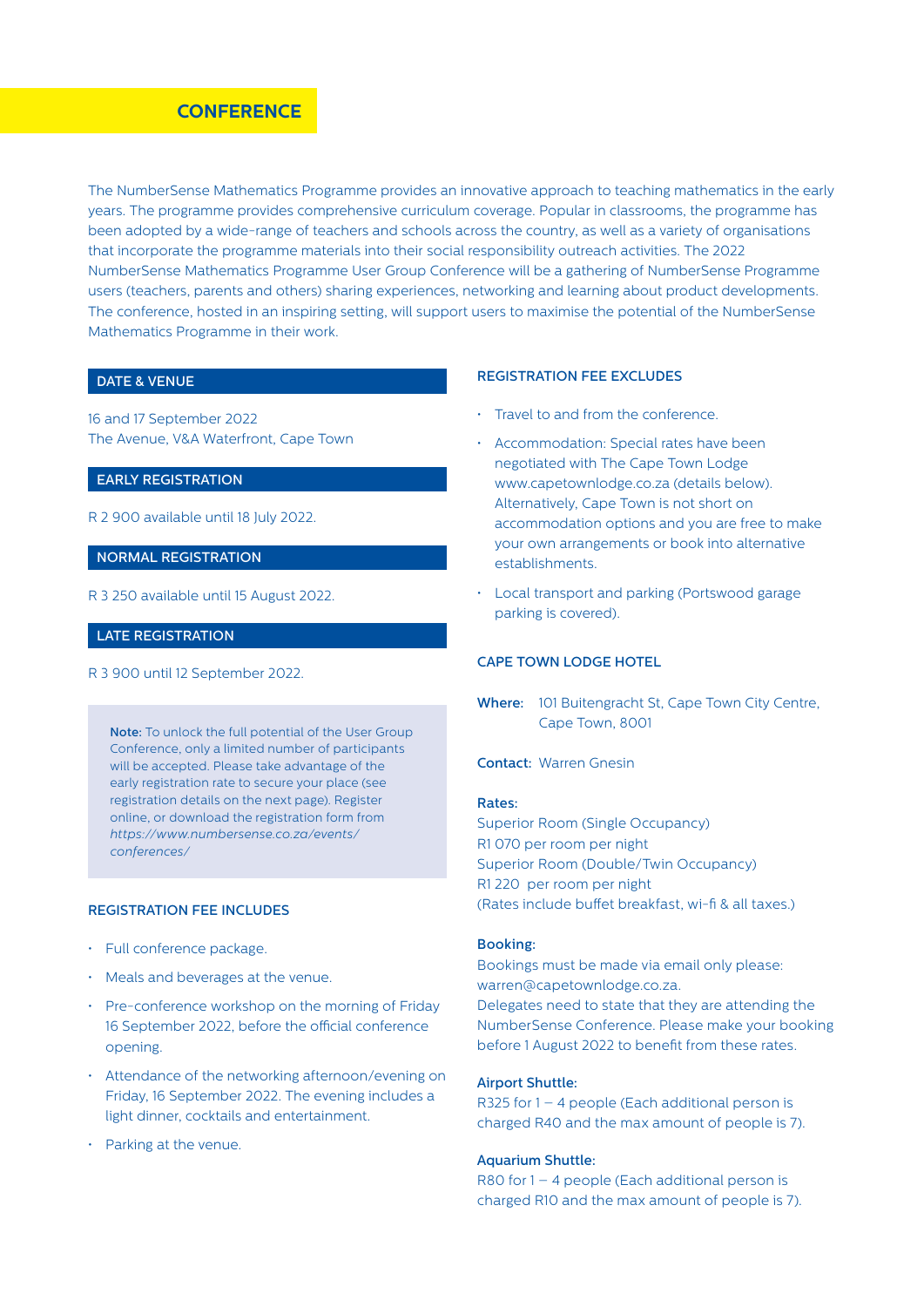### **PROGRAMME**

### FRIDAY

|       | 09:00 Pre-conference workshop                      |
|-------|----------------------------------------------------|
| 12:30 | Registration and lunch on arrival at<br>The Avenue |
|       | 14:00 Opening of conference                        |
|       | 14:30 Plenary presentation                         |
|       | <b>15:30</b> Parallel workshop sessions            |
|       | 17:30 Networking session                           |
| 18:00 | Evening entertainment                              |

### DETAILS

For more information, and session detail:

- Keep an eye on www.NumberSense.co.za
- Like NumberSense and MathsSense Mathematics Programmes on Facebook
- Follow @NSWKBKS and @Brombacher\_ZA on Twitter
- Follow @numbersense\_progamme on Instagram

### **SATURDAY**

|       | $08.30$ Tea and coffee                  |
|-------|-----------------------------------------|
|       | <b>09:00</b> Plenary presentation       |
|       | <b>10:00</b> Parallel workshop sessions |
|       | 11:30 Tea break                         |
|       | <b>12:00</b> Parallel workshop sessions |
| 13:30 | Plenary presentation                    |
| 14:30 | Closing session, lunch and departure    |

Queries to: conference@NumberSense.co.za

Useful links: Uber Cape Town www.uber.com/en-ZA/cities/cape-town/